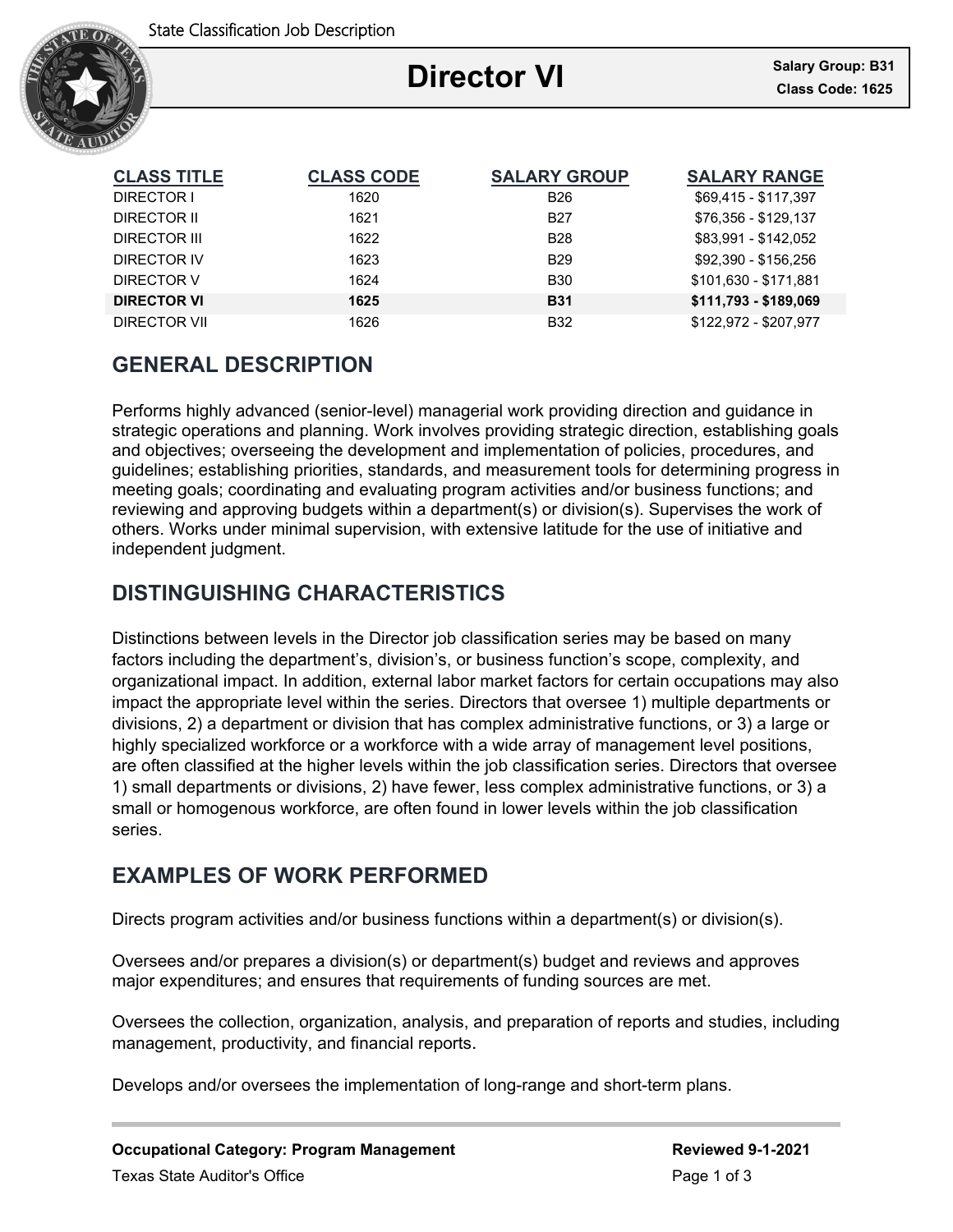Develops and implements techniques for evaluating program activities and/or business functions; and identifies need for changes.

Develops, establishes, and implements goals and objectives consistent with the agency's strategic plan; and develops standards for achieving those goals.

Develops policies, procedures, and guidelines; and monitors compliance.

Represents the agency at business meetings, hearings, trials, legislative sessions, conferences, and seminars or on boards, panels, and committees.

Reviews results of special investigations, internal audits, research studies, forecasts, and modeling exercises to provide direction and guidance.

Participates in activities related to the legislative process including responding to legislative requests for information, providing legislative testimony, and oversees the implementation of legislative changes.

Plans, develops, and approves schedules, priorities, and standards for achieving goals; and directs evaluation activities.

Participates in and/or oversees strategic communication efforts.

May act as deputy director and/or executive director in their absence.

Supervises the work of others.

Performs related work as assigned.

## **GENERAL QUALIFICATION GUIDELINES**

### **EXPERIENCE AND EDUCATION**

Experience in the management and direction of a program relevant to the assignment. Graduation from an accredited four-year college or university with major coursework in a field relevant to the assignment is generally preferred. Experience and education may be substituted for one another.

### **KNOWLEDGE, SKILLS, AND ABILITIES**

Knowledge of local, state, and federal laws and regulations relevant to program activities and/or business functions; and the principles and practices of public administration and management.

Skill in establishing plans and setting objectives and goals that support an overall business strategy.